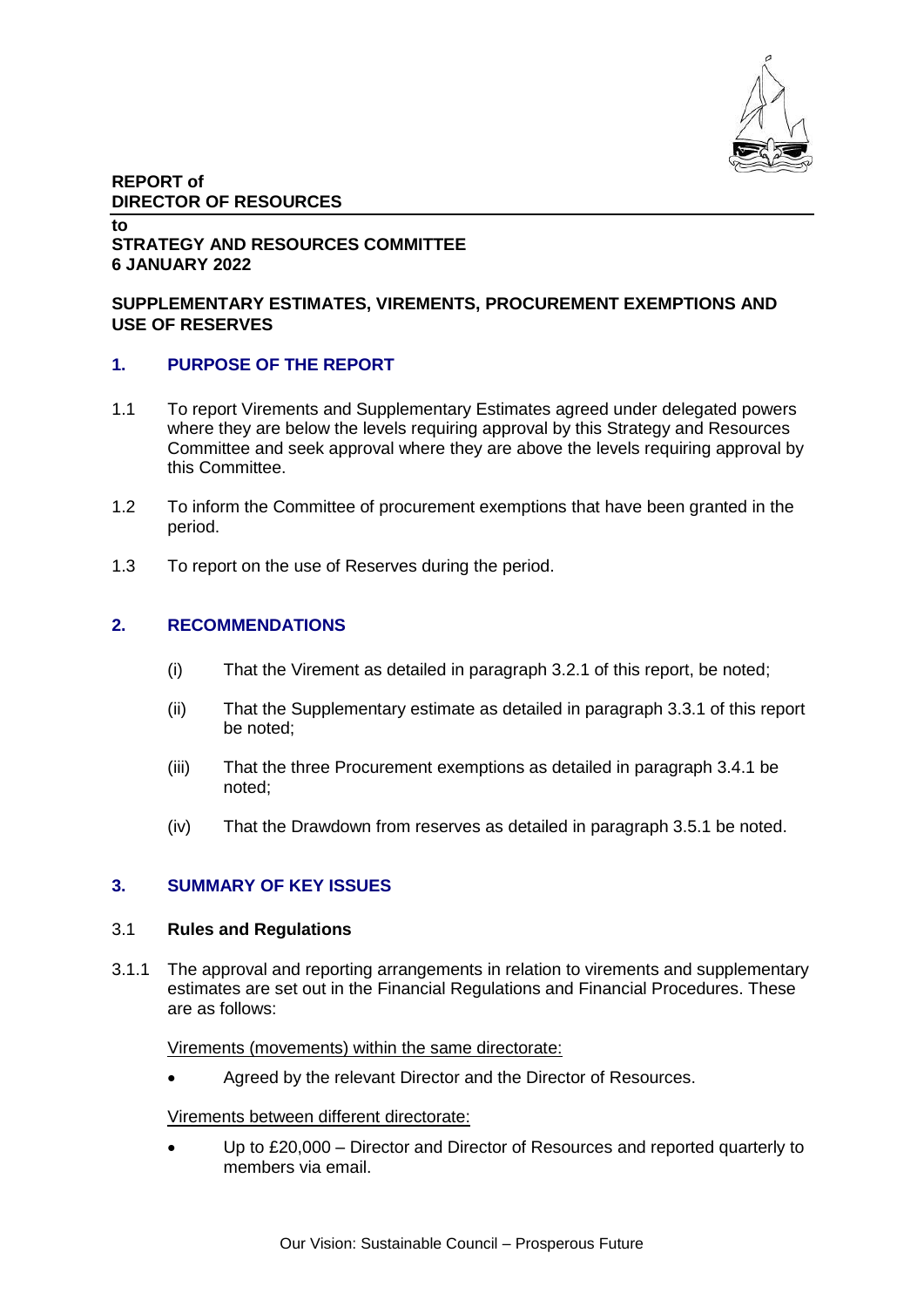- Over £20,000 up to £50,000 Director, Director of Resources in consultation with relevant Programme Committee Chairman; and reported to the next Strategy and Resources Committee;
- Over £50,000 the Strategy and Resources Committee

In addition, for the purposes of virements, salaries budgets are to be considered as a separate Directorate.

## Supplementary Estimates

- Up to £20,000 Director and Director of Resources in consultation with the Chairman of the Strategy and Resources Committee and the Leader and reported to the next Strategy and Resources Committee.
- Over £20,000 –Strategy and Resources Committee.

## 3.2 **Procurement Exemptions and Use of Reserves**

- 3.2.1 The Contract Procedure Rules provide information in relation to procurement exemptions. The exemption enables the Council to waive any requirements within the contract procedure rules for specific projects.
- 3.2.2 Procurement exemptions should be signed by the Officer and countersigned by the Director of Resources and where appropriate the Chairman of the Strategy and Resources Committee.
- 3.2.3 Delegation around the use of the reserve was prescribed by the Council in June 2019. It stated that the Director of Strategy, Performance and Governance be authorised, in consultation with the Commercial Projects Board (superseded by the Corporate Projects Working Group) to approve any spend up to £10,000, subject to the details being reported to the Strategy and Resources Committee.

## 3.3 **Virements**

3.3.1 The following virement is required to be reported to the Committee during this period. This is for information only.

| Cost<br><b>Centre To</b> | Directorate/<br><b>Service</b>                     | Cost<br><b>Centre</b><br><b>From</b> | Directorate /<br><b>Service</b>       | <b>Budget</b><br><b>Amount</b> | <b>Description</b>                                   |
|--------------------------|----------------------------------------------------|--------------------------------------|---------------------------------------|--------------------------------|------------------------------------------------------|
| 124                      | Service Delivery /<br><b>Princes Road</b><br>Depot | 121                                  | Resources /<br><b>Council Offices</b> | £16,000                        | <b>Urgent Health</b><br>and Safety<br>lighting works |

## 3.4 **Supplementary Estimates**

3.4.1 The following supplementary estimate was agreed by the Director of Resources in consultation with the Leader of the Council and the Chairman of the Strategy and Resources Committee. In accordance with financial regulations, it is presented here for the Committee to note.

| <b>Cost</b><br><b>Centre</b> | Directorate/<br><b>Service</b>               | <b>Budget</b><br><b>Amount</b> | <b>Description</b>                                                                               | <b>Capital</b><br>or<br><b>Revenue</b> |
|------------------------------|----------------------------------------------|--------------------------------|--------------------------------------------------------------------------------------------------|----------------------------------------|
| 170                          | Service Delivery /<br>£20,000<br>Consultancy |                                | <b>Extension of Health and Safety</b><br>consultant contract to the end of<br>the financial year | Revenue                                |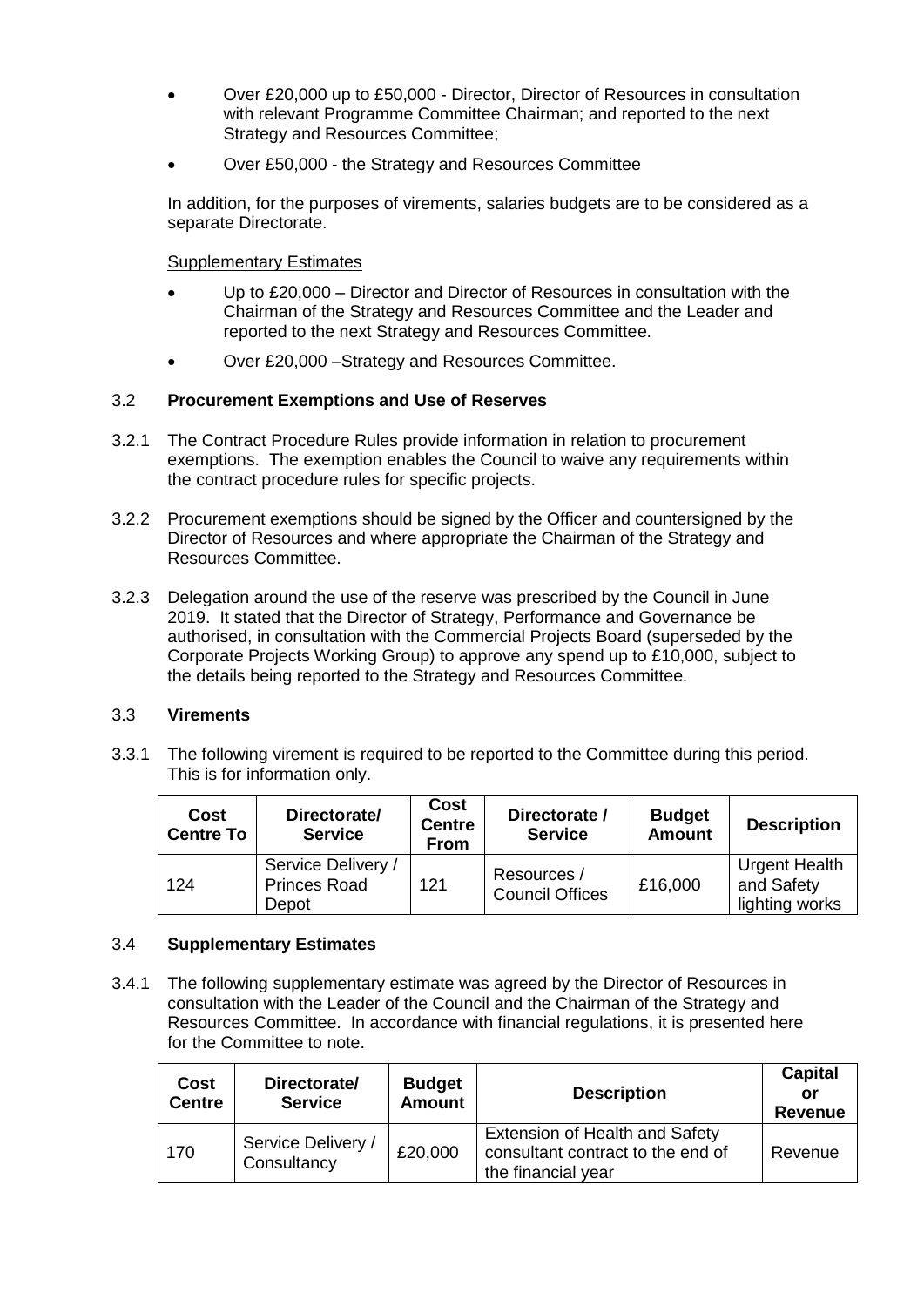## 3.5 **Procurement Exemptions**

| Item | <b>Amount</b> | <b>Description</b>                                                                                                | Reason                                                                                                                                                                                                                                                                                                                                                                                                                                                                                                                                                            |
|------|---------------|-------------------------------------------------------------------------------------------------------------------|-------------------------------------------------------------------------------------------------------------------------------------------------------------------------------------------------------------------------------------------------------------------------------------------------------------------------------------------------------------------------------------------------------------------------------------------------------------------------------------------------------------------------------------------------------------------|
|      | £8,003        | <b>Statutory</b><br>Legionella works                                                                              | Urgent preventative works to be completed by<br>another specialist contractor, after the previous<br>contract in place for these works experienced issues.                                                                                                                                                                                                                                                                                                                                                                                                        |
| 2    | £8,550        | <b>Annual Billing</b><br>and reminders<br>for council tax,<br>business rates<br>and benefits bills<br>and notices | As a result of the Covid 19 pandemic and multiple<br>grant schemes to administer, the work to specify<br>mailing house arrangements for the 2022 / 23 billing<br>was delayed. There is insufficient time to go through<br>the normal procurement process and a known<br>contractor with the relevant technical ability was<br>identified to fulfil the contract.                                                                                                                                                                                                  |
| 3    | £16,250       | <b>Insurance Broker</b>                                                                                           | Extension of the existing contract to 31 March 2026<br>to support the Council with its current Long-Term<br>Agreement (LTA) for insurance services. The<br>current broker has supported the Council extremely<br>well due to their knowledge of the Council's<br>insurance contract; the Council structure does not<br>have a specialist insurance post. The next LTA<br>tender is due on 1 October 2026 (assuming the<br>option to extend is taken up) which means the<br>Council can align the process for appointing a new<br>broker with that tender process. |

| 3.5.1 The following procurement exemptions have been agreed. |  |  |
|--------------------------------------------------------------|--|--|
|                                                              |  |  |

### 3.6 **Use of Reserves**

3.6.1 There was one drawdown from Reserves during this period.

| <b>Reserve</b>         | <b>Drawdown</b><br>amount | <b>Reason for Drawdown</b>                                                                                                                                                                                                                             |
|------------------------|---------------------------|--------------------------------------------------------------------------------------------------------------------------------------------------------------------------------------------------------------------------------------------------------|
| Feasibility<br>Reserve | £3,500                    | To commission a study to look in more detail to<br>refine costs and options regarding the Promenade<br>Park Jubilee Shelter / Legacy Pathway and Playpark<br>Kiosk proposals. This followed consultation with the<br>Corporate Projects Working Group. |

## **4. CONCLUSION**

- 4.1 The Committee is invited to:
	- note the virement in paragraph 3.2.1;
	- note the supplementary estimate in paragraph 3.3.1;
	- note the three procurement exemptions in paragraph 3.4.1; and
	- note the drawdown from the feasibility reserve in paragraph 3.5.1 of this report.